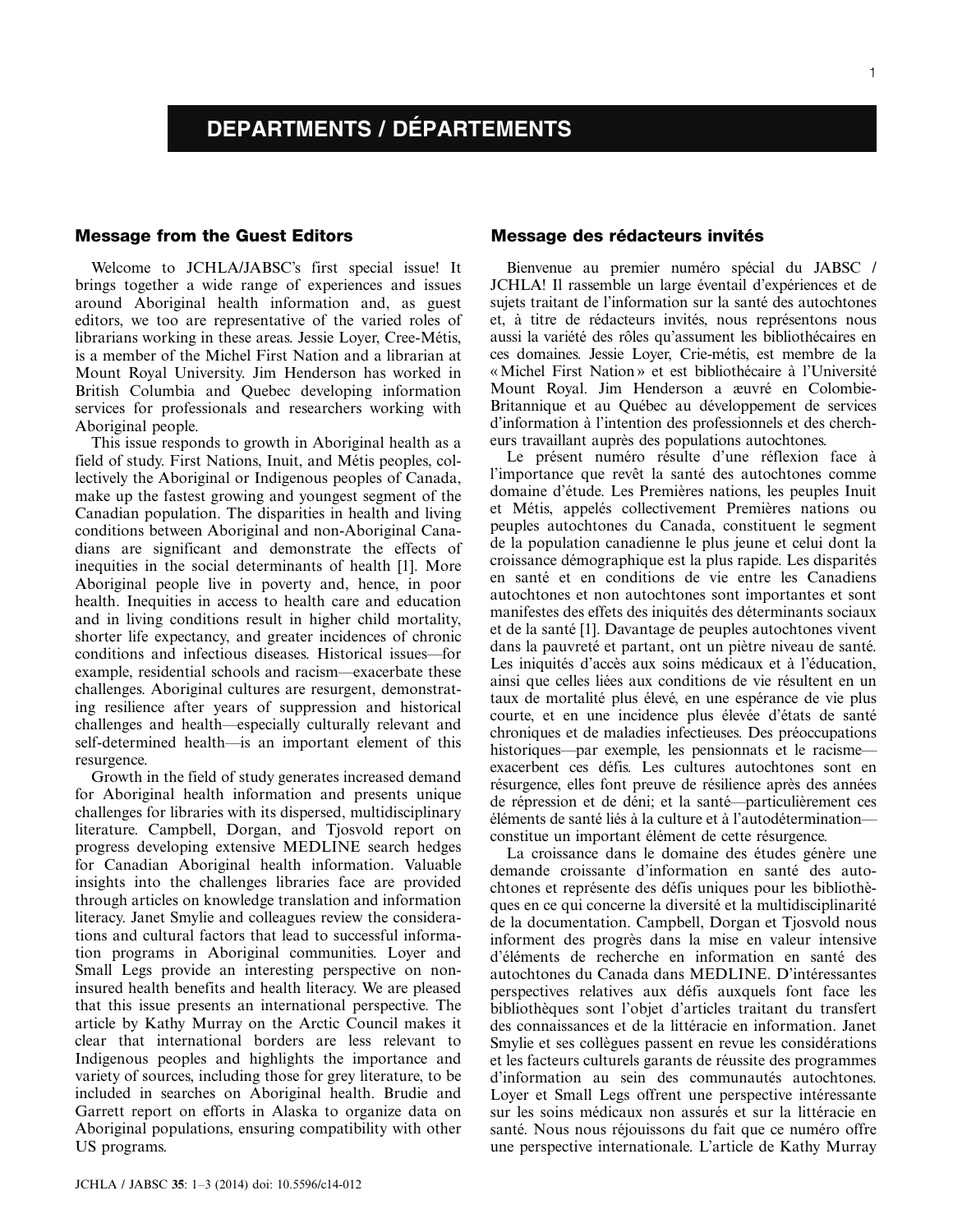A number of Aboriginal communities are taking over governance of their health care, leading to progress on the social determinants of health as well as the health of their members. The article by Read et al. reports on selfgovernance in the field of data and elucidates the principles of ownership, control, access, and possession (OCAP) to address the need to respect community interests in using data, perhaps suggesting the political aspect that comes into play often in Aboriginal health. We are pleased that the issue contains two articles on data management, as discussion in the context of Aboriginal health information presents a useful perspective for health libraries on this burgeoning field. This issue highlights the usefulness of a cross-cultural lens and presents the range of challenges and means of addressing them for libraries working with Aboriginal researchers and communities.

As well as the relevance of the social determinants of health, many Aboriginal cultures embrace a holistic, integrated view of health, land, and environment. We hope that readers gain understanding of these shifts in perspective needed to work in Aboriginal health information through the lens of authors that include librarians and those of Aboriginal descent. Although the use of standard sources, such as MEDLINE which indexes scholarly publications, is essential, grey literature sources need to be consulted. Sources covering the broader range of disciplines used by librarians working in public health are therefore relevant, with a nuance of integration that is unique to Aboriginal health information.

We would suggest that library values enable work with Aboriginal health information and partnerships with Aboriginal peoples. Reciprocity with aboriginal communities would not be uncomfortable for librarians; we have a lot to offer each other. Historical and demographic challenges of aboriginal communities parallel the challenges libraries are currently facing with threats to services from budget cuts and rapid changes in information technology. The National Network of Libraries of Medicine Pacific Northwest Region's Tribal Connections project launched in 1997 helped 16 American Indian and Alaska Native groups with Internet connectivity and access to web-based health resources [2, 3]. The community-based, culturally sensitive approach to outreach led to partnerships successful in building community capacity if not always technical infrastructure and use of web resources. Respect for libraries as keepers of community knowledge and our non-judgmental, respectful approach was recognized. The values and approach of the librarians in the project engendered trust from the diverse communities participating. Through the process, past issues with government and university researchers made aboriginal communities distrustful, yet the librarians were able to build relationships ''built on mutual, time-tested trust and respect'' [2]. Organizational approaches of libraries and librarians' professional values enable us to work with culturally diverse communities and enable knowledge translation with strategies described in this issue.

Despite the breadth of knowledge evident in this issue, many gaps remain. The organization and availability of literature on First Nations, Metis, and Inuit health is concerning, especially with the closure of the National sur le Conseil de l'Arctique énonce clairement le fait que les frontières internationales ont moins d'importance pour les peuples autochtones et met en évidence l'importance de l'inclusion de sources diversifiées, y compris celles de la documentation parallèle dans les recherches sur la santé des autochtones. Brudie et Garrett nous informent des efforts déployés en Alaska pour organiser les données sur les populations autochtones de façon à ce qu'elles soient compatibles à celles d'autres programmes des États-Unis.

Plusieurs communautés autochtones prennent en charge la gouvernance de leurs soins de santé; il en résulte des progrès au niveau des déterminants sociaux de la santé de même qu'à celui de la santé des membres de leurs communautés. L'article de Read et al. traite d'autorégulation dans le domaine des données et précise les principes de propriété, de contrôle, d'accès et de prise de possession face à la nécessité du respect des intérêts des communautés quant à l'utilisation des données, suggérant la possibilité que l'aspect politique intervient souvent en santé des autochtones. Nous nous réjouissons du fait que ce numéro comporte deux articles qui traitent de la gestion des données, puisqu'une discussion dans le contexte de l'information en santé des autochtones offre une perspective utile pour les bibliothèques de la santé, particulièrement en ce domaine en plein essor. Ce numéro met en évidence l'utilité de visions interculturelles et présente l'éventail des défis et des moyens d'y faire face pour les bibliothèques qui collaborent avec des chercheurs et des communautés autochtones.

En plus de la pertinence des déterminants sociaux de la santé, plusieurs cultures autochtones préconisent une vision holistique intégrée, regroupant santé, territoire et environnement. Nous espérons que les lecteurs acquerront une meilleure compréhension de ces perspectives différentes, nécessaires au travail d'information en santé des autochtones, grâce à la vision qu'en ont les auteurs, lesquels comprennent des bibliothécaires et des personnes d'origine autochtone. Alors que l'utilisation de sources conventionnelles telles que MEDLINE s'avère essentielle, cette dernière indexant les publications érudites, la documentation parallèle doit elle aussi être consultée. Des sources tenant compte d'un registre plus large de disciplines, utilisées par des bibliothécaires qui travaillent en santé publique sont dès lors plus pertinentes, pondérées d'une intégration nuancée particulière à l'information en santé des autochtones.

Nous suggérons que les valeurs de la bibliothèque rendent possibles le travail d'information en santé des autochtones et les partenariats avec les peuples autochtones. La réciprocité avec les communautés autochtones ne saurait être désagréable pour les bibliothécaires; nous avons beaucoup a` nous offrir les uns aux autres. Les de´fis historiques et démographiques des communautés autochtones trouvent l'équivalent de ceux auxquels font face actuellement les bibliothèques quant aux menaces de services découlant de compressions budgétaires et des changements rapides en technologie de l'information. Le projet « National Network of Libraries of Medicine Pacific Northwest Region's Tribal Connections » lancé en 1997 a aidé 16 groupes d'Indiens d'Amérique et d'autochtones d'Alaska à obtenir le branchement Internet et l'accès à des ressources Internet en santé [2, 3]. L'approche d'extension des services misant sur la communauté et respectueuse de la culture a mené à des partenariats réussis qui ont permis de renforcer les capacités